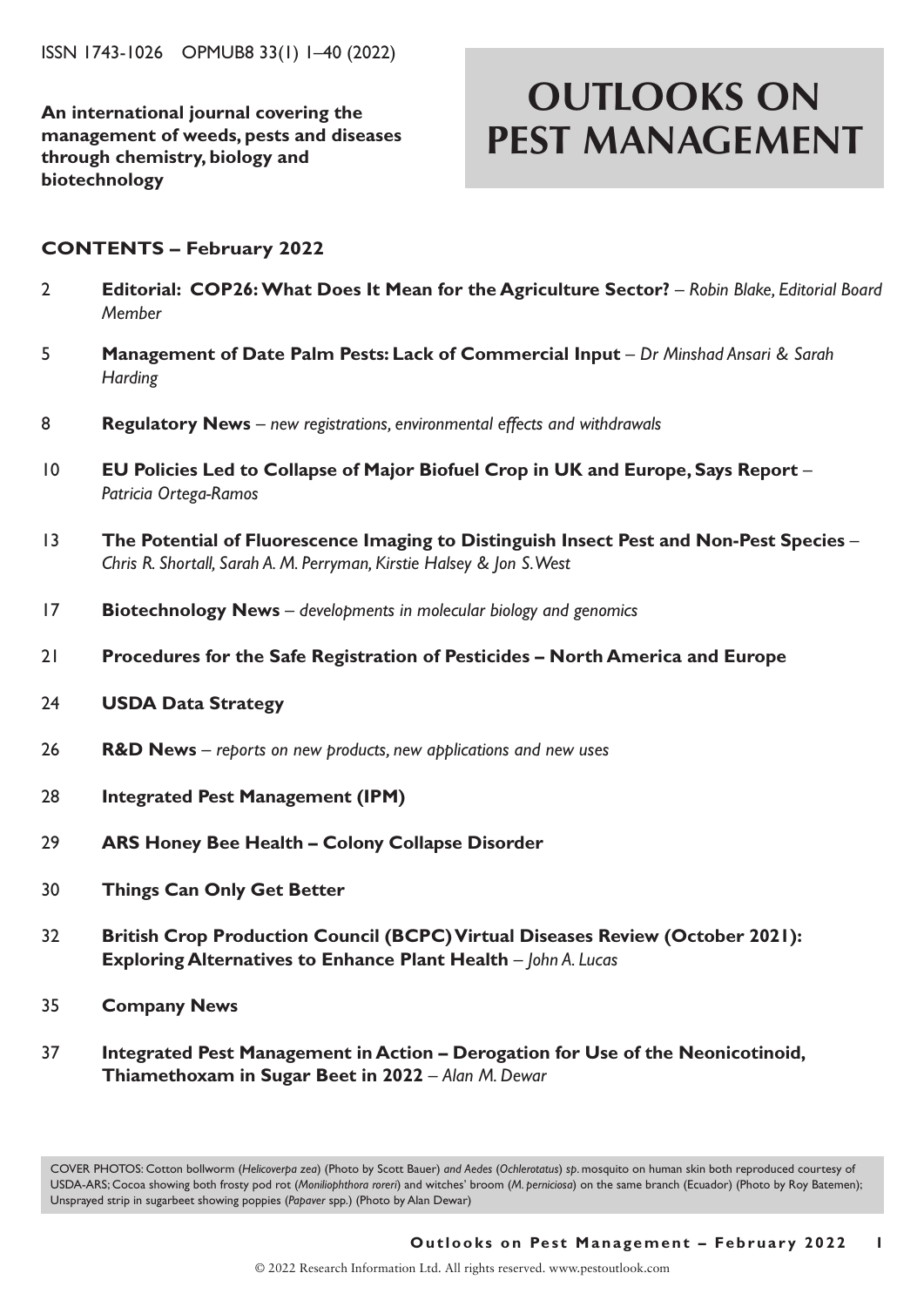## COP26: WHAT DOES IT MEAN FOR THE AGRICULTURE SECTOR?

Robin Blake, Editorial Board Member, Compliance Services International

Key words: agriculture, carbon capture, climate change, COP26, sustainability

Climate change challenges and the urgent need to take things seriously were once again thrust into the spotlight in October and November 2021 with the 26<sup>th</sup> United Nations Climate Change Conference (COP26) held in Glasgow under the presidency of the United Kingdom, in partnership with Italy. COP stands for Conference of the Parties, and the summit was attended by the countries that signed the United Nations Framework Convention on Climate Change (UNFCCC) – a treaty agreed in 1994. Billed by many as the most significant climate event since the 2015 Paris Agreement, COP26 aimed to accelerate action towards the goals of both the UNFCCC treaty and Paris Agreement, such as for every country to work together to limit global warming to 1.5°C. Nationally Determined Contributions (NDCs) were central to the Paris Agreement and outlined efforts from each country to reduce national emissions and adapt to the impacts of climate change. Unfortunately, the commitments laid out in Paris in 2015 did not come close to achieving the 1.5°C target, and with the window for action becoming ever smaller, there was substantial pressure on Glasgow to deliver something meaningful. Following two weeks of intense negotiations, COP26 finally ended with nearly 200 countries agreeing the Glasgow Climate Pact. Crucially this pact keeps the 1.5°C reduction alive and completes the Paris Rulebook, a set of guidelines for how the Paris Agreement will be delivered including a transparency process to hold countries accountable as they deliver on their targets.

But what about agriculture? Despite being the second largest driver of climate change behind the energy sector, and therefore central to meeting emissions reductions and achieving the 1.5°C target, the general consensus was that the agriculture sector did not feature prominently enough at COP26, and that reliance on major pledges and pacts disguised a lack of detail on exactly how action would be achieved. Under the UNFCCC there is only one program focussed on agriculture – the Koronivia Joint Work on Agriculture (KJWA) which was established at COP23 in 2017 and aims to address agricultural issues through the lens of climate change. It is composed of six interrelated topics, namely soils, nutrient use, water, livestock, methods for assessing adaptation, and the socioeconomic and food security dimensions of climate change across the agricultural sectors (FAO, 2022). The process was scheduled to finish at COP26; however, by the end of the meeting there were still many areas of disagreement and so these will need to be ironed out in the future. Furthermore, despite pledging action, none of the updated NDCs submitted by the G20 nations prior to COP26 included specific targets on how commitments made for their agricultural sectors would actually be achieved in practice. Many of the current challenges in agriculture are political in nature, whether it is the desire of developed countries to reduce meat and dairy consumption and move towards more plant-based diets, or the reluctance of developing countries to agree, or discussions on farm subsidies, so it is perhaps not surprising that these challenges were not tackled.

Agriculture plays a key role on both sides of the climate change debate as both a source and sink for emissions. Approximately 20% of global anthropogenic greenhouse gas (GHG) emissions including carbon dioxide, methane and nitrous oxide come from agriculture, forestry and land use (Ritchie & Roser, 2020). This value increases to 31% when considered across the whole agrifood system that includes crops and livestock (FAO, 2021). When split individually, agrifood systems globally account for 21% of carbon dioxide emissions, 53% of methane emissions and 78% of nitrous oxide emissions (FAO, 2021). Whilst the principal GHG emitted by most sectors is carbon dioxide, the agricultural sector is unusual in that direct emissions of methane and nitrous oxide, in particular, are far higher. Given the importance of these GHGs both as key drivers of climate change, and to the agricultural sector, it is timely to review COP26 discussions in this area.

Some progress was made on methane emissions through the Global Methane Pledge, which was spearheaded by the US and EU, and saw more than 100 countries committing to reducing their overall emissions by 30% by 2030, compared with 2020 levels. The primary source of methane in agriculture is through gastroenteric fermentation in ruminants, and to a lesser extent, from manure, and microbes in paddy rice fields. Although methane has a higher global warming potential (GWP) of approximately 30 times that of carbon dioxide, it only has a half-life of approximately 10–12 years, much shorter than carbon dioxide which can remain in the atmosphere for over one thousand years (US EPA, 2022). For this reason, the UN considers that cutting "methane emissions is one of the most cost-effective strategies to rapidly reduce the rate of warming and contribute significantly to global efforts to limit temperature rise to 1.5°C" (UNEP, 2021), and so it was no surprise that this was targeted at COP26. Despite European Commission President Ursula von der Leyen's assertion that "it is the lowest hanging fruit", many critics considered that the non-binding pledge did not go far enough. For example, whilst there was a focus on technological solutions to drive efficiency improvements such as the use of animal feed additives to reduce methane, more challenging behavioural changes such as reducing meat consumption, encouraging a shift towards more plant-based diets, and reducing waste, were left off the table, and the world's three largest methane emitters – China, Russia, and India – did not sign up.

If some progress was made on methane, then the opposite was true for nitrogen and nitrous oxide emissions which, in agriculture, are largely due to the use of synthetic nitrogen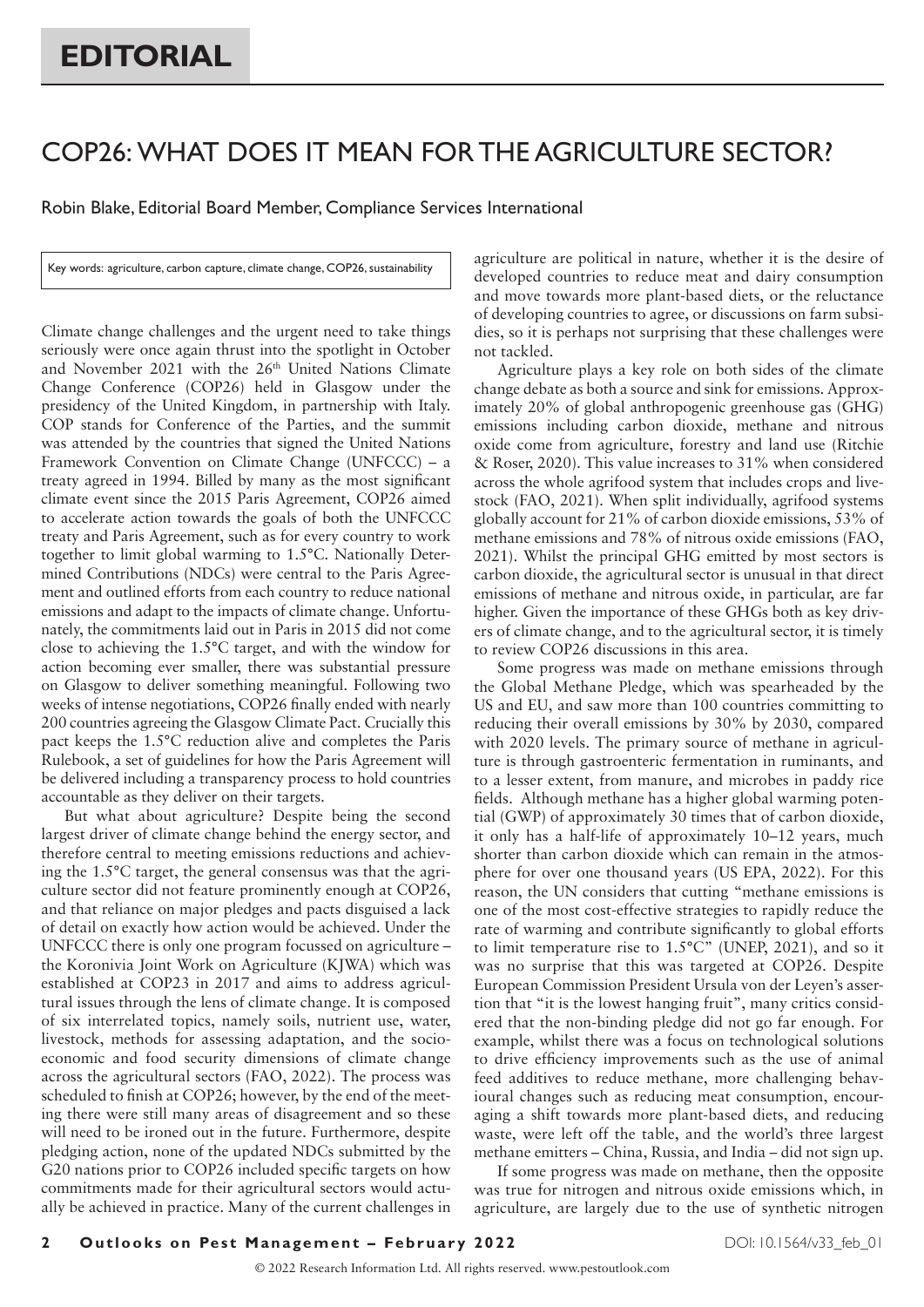

**Figure 1.** Achieving net zero by 2040 (source: NFU).

fertilisers, and animal and plant waste. Nitrous oxide has a GWP nearly 300 times that of carbon dioxide and stays in the atmosphere for over 100 years (US EPA, 2022), making it significantly more potent than both carbon dioxide and methane. Without action on nitrogen, scientists warn that achieving the global ambition of net zero by 2050 will be impossible. The #Nitrogen4NetZero initiative was launched in April 2021 to raise awareness of the need for sustainable nitrogen management and proposes halving nitrogen waste by 2030 and is led by the UK Centre for Ecology & Hydrology (UKCEH) as part of the International Nitrogen Management System (INMS) and hosted on behalf of the United Nations Environment Programme (UNEP) (INMS, 2022). Agricultural goals include helping avoid excess crop fertilisation under climate change, which would otherwise exacerbate GHG emissions, promoting sustainable nitrogen management for bioenergy crops, and reducing nitrogen pollution which threatens biodiversity. The initiative had already gained support from several countries in south Asia, led by Sri Lanka, and there was hope more might sign up at COP26; however, talks on cutting nitrogen pollution were largely side-lined by the UK presidency, preferring to focus on other issues instead.

Direct emissions of carbon dioxide from agriculture are much lower than methane and nitrous oxide, and are driven by energy use from agricultural production (e.g. tractor fuel), and in the manufacture of inputs such as fertilisers and pesticides. However, indirect emissions from deforestation and land-use change, particularly in developing countries as land is cleared to make way for crops, are also important. Efforts to reduce the impact of land-use changes on carbon dioxide emissions were boosted with a pledge from more than 100 countries to halt and reverse deforestation by 2030. Approximately 90% of the world's forests are covered and key emitters of GHGs from deforestation, such as Brazil, China and Indonesia, have signed up which is encouraging. Environmental groups have pointed out the failure of previous commitments such as the 2014 New York Declaration which also sought to halt deforestation by 2030, failing to meet its interim target of a 50% reduction by 2020, and actually increasing deforestation. However, the inclusion of financial commitments in the COP26 deforestation pledge, such as the intention to provide \$12bn for forest-related climate finance between 2021 and 2025 that includes willing participation of Indigenous Peoples and local communities in programmes that protect and restore forests, reduce deforestation and forest degradation, may improve the chances of success. Other financial initiatives include the UNFCCC backed Race to Zero and Race to Resilience campaigns which have united asset managers responsible for more than \$8.7tn from 33 major financial institutions, to commit to stop financing deforestation through investment in agricultural commodities such as palm oil, beef and soybeans. Other announcements with a direct impact on agriculture included a 45-nation Policy Action Agenda to deliver a food system that is not only low-carbon and deforestationfree, but also supports farmers, reduces water and chemical consumption, and produces less waste. A Global Action Agenda involving the same 45 nations and 100 businesses and farmer groups aims to leverage more than \$4bn of public investment in innovations such as climate-resilient crops, digital technology and solutions to improve soil quality.

The benefits of agriculture in the climate change debate are often overlooked. Agriculture is the only sector with the natural ability to sequester and store carbon, and as such it can be considered part of the solution, not just part of the problem. According to the FAO (2022), the volume of carbon sequestered from the atmosphere by agriculture effectively offsets at least 20% of the sector's carbon dioxide emissions. There are many initiatives being undertaken to increase carbon removal by agriculture. For example, in the UK, the National Farmers Union has announced a strategy to achieve net zero by 2040 in England and Wales by using agriculture and the land-based economy to capture carbon dioxide from the atmosphere and, with the help of farmers, turn it into a wide range of foods, fibres and fuels (NFU, 2019) (Figure 1). The ideas are split into three pillars: (1) Productivity, e.g. the reduction of production emissions as far as reasonably practicable including improved